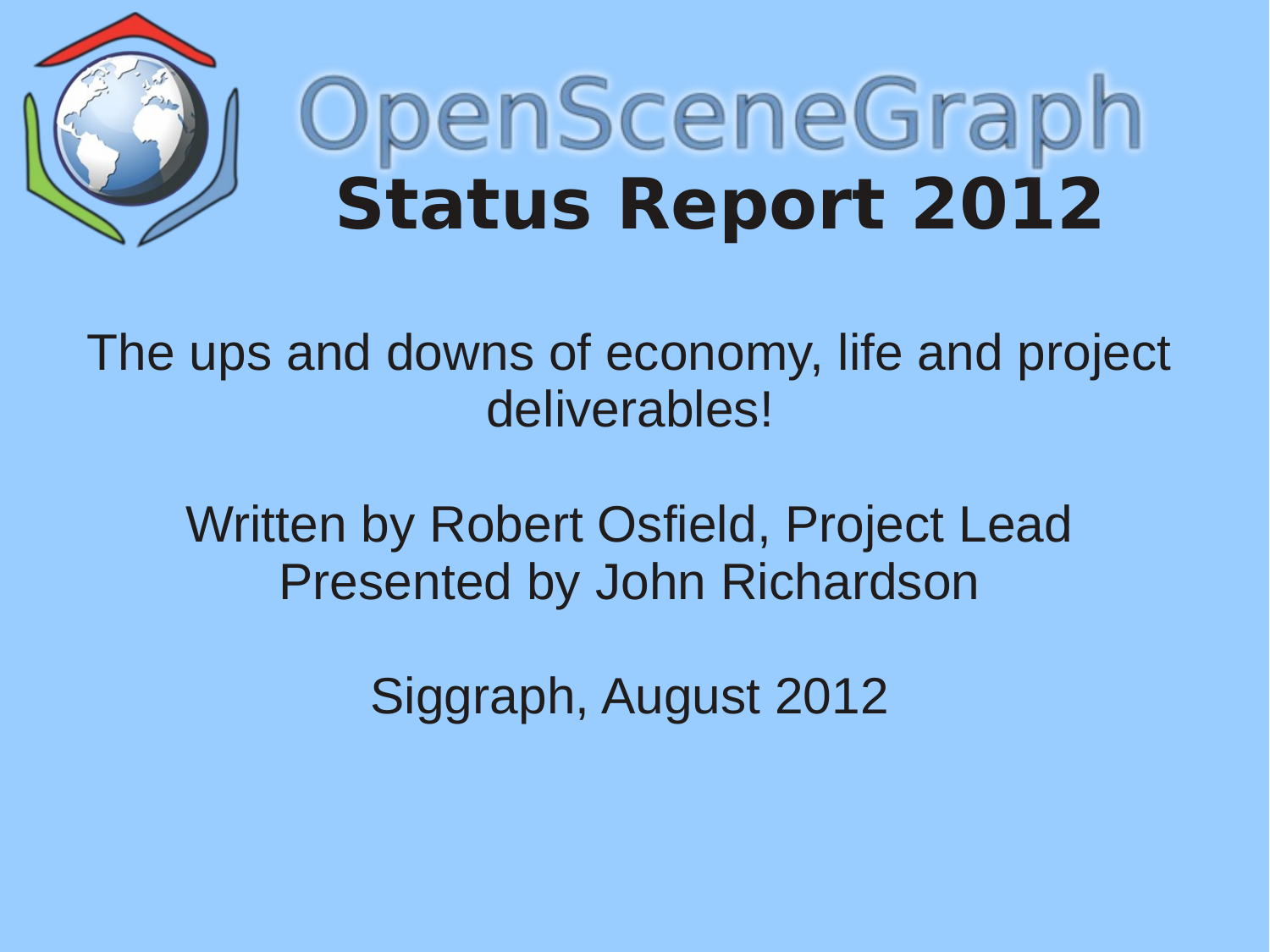

## **A tumultuous year**

- Apologies for late OpenSceneGraph-3.2
- Second half of 2011 extremely busy with professional work
- Winter 2011/2012 our website host Valencia University is hit be massive cuts, job loses and website support compromised
- First quarter of 2012 busy with working on new hosting, website technology to replace failing old website and server
- Second quarter of 2012 personal matter make it one of the toughest of my life...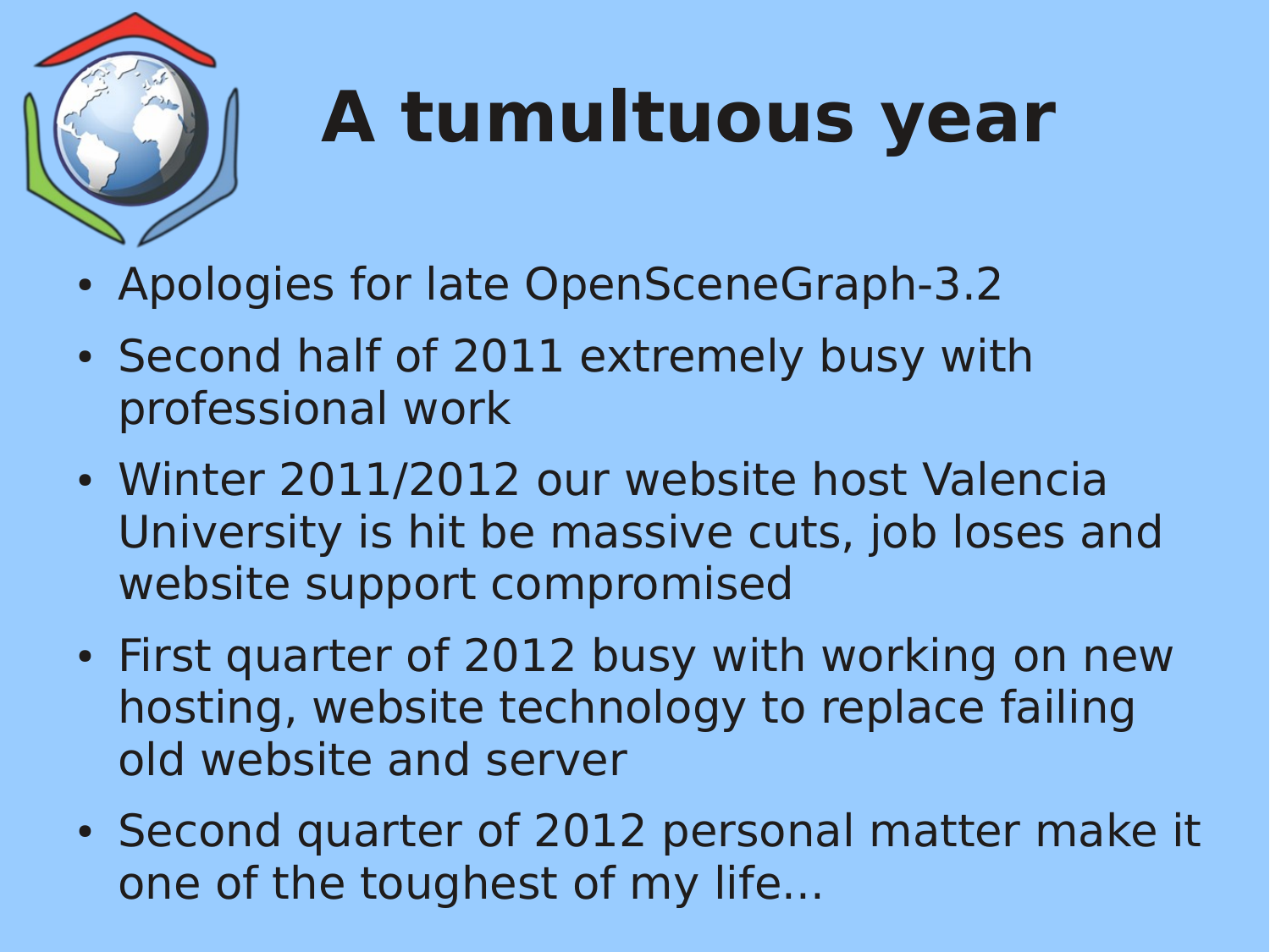

#### **Getting project back on track**

- After very stressful few months will be easing myself back into project work
- Priorities:
	- Merging submissions
	- Progress towards OpenSceneGraph-3.2
	- Steadily move across to new Joomla website
	- Move across to using git and github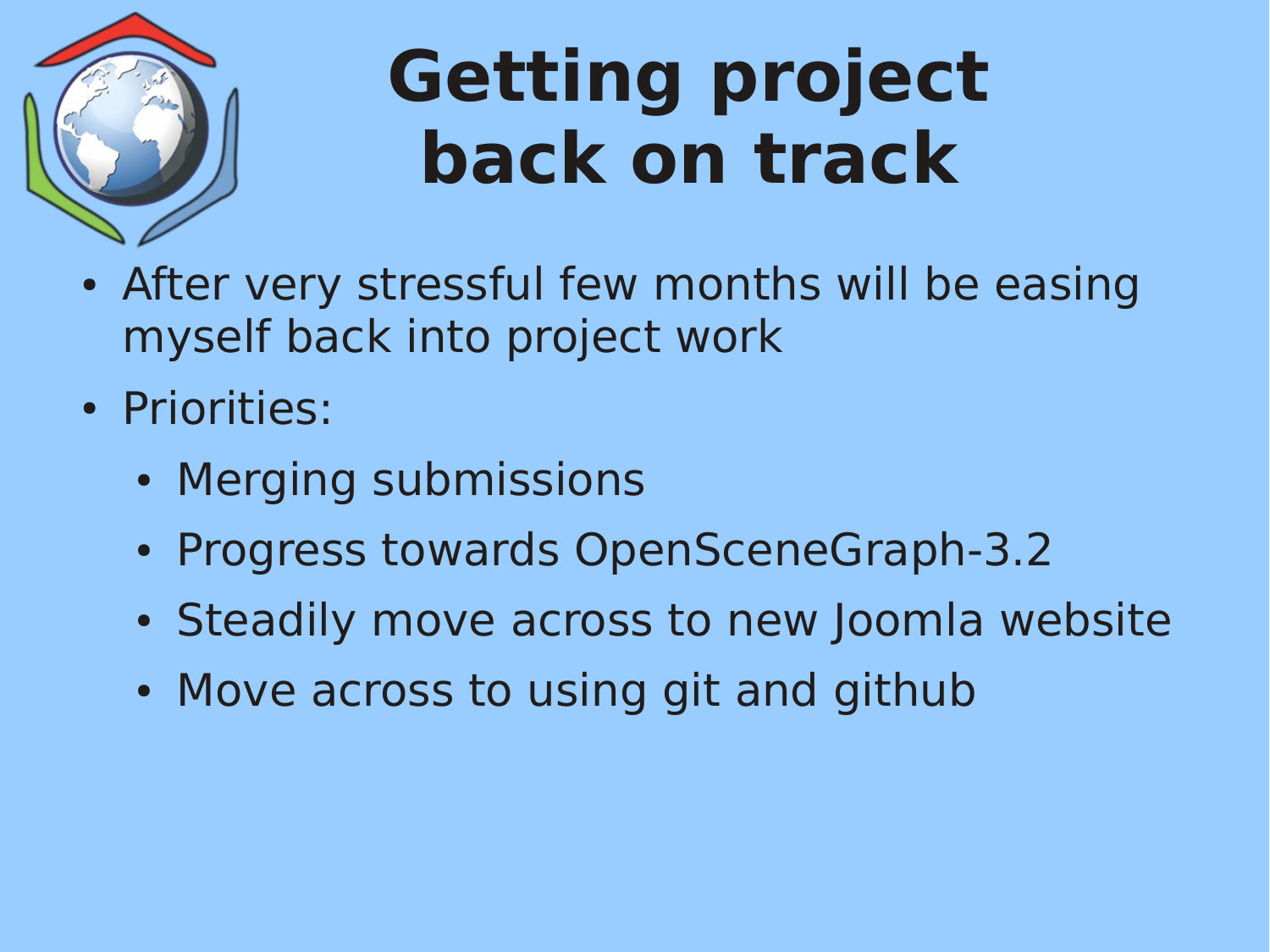

## **OpenSceneGraph-3.2**

- Bug fixes galore
- Improvements to osgVolume + Dicom support
- Improvements to osgManipulator, now more flexible
- Improvements to osgPresentation and Present3D, new features include better volume rendering support and image sequences
- Improvements to OpenGL ES, iOS and Android support
- Improvements to osgShadow...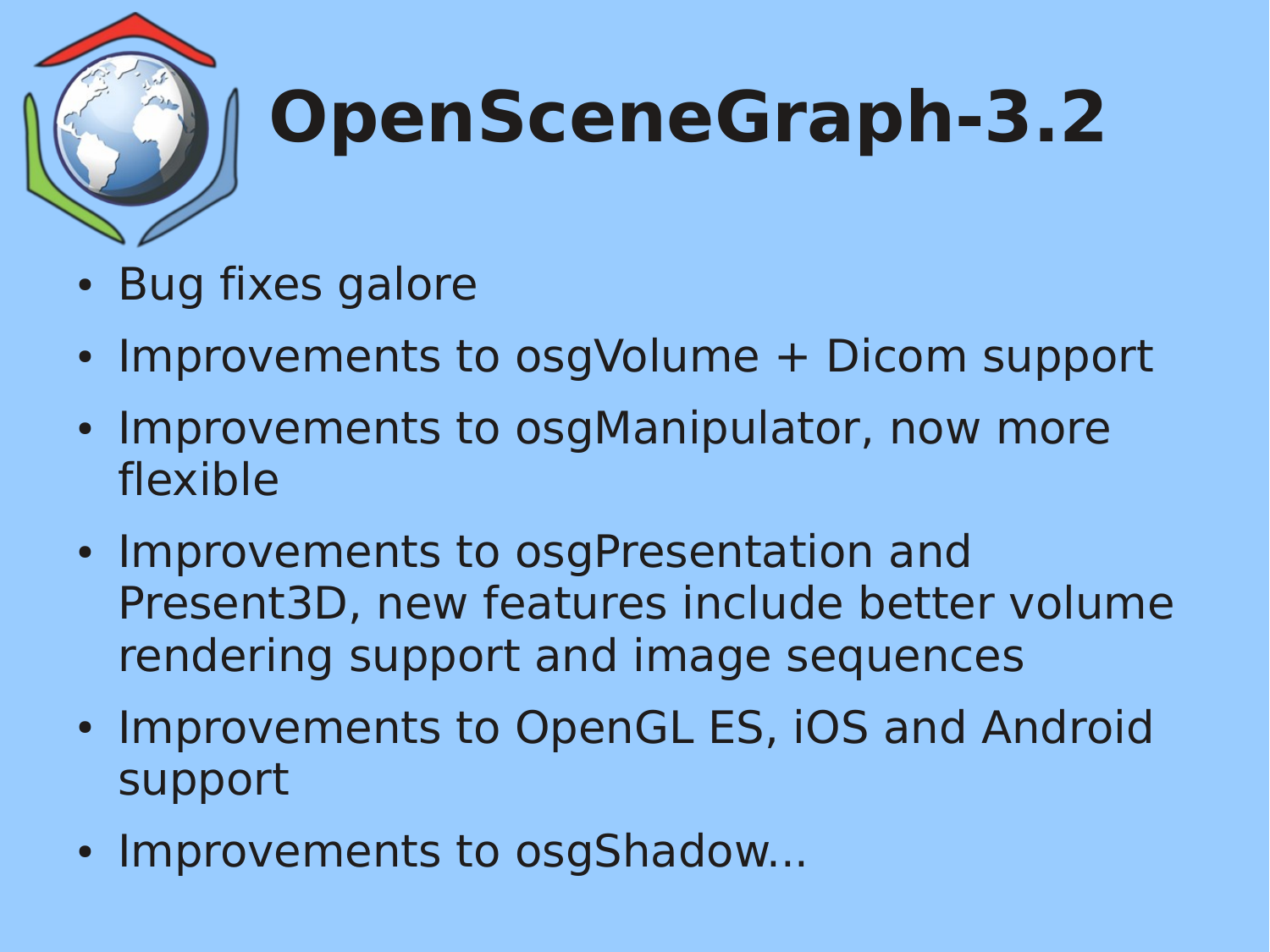

# **Improved osgShadow**

- New ViewDependentShadowMap technique
	- Allows combinations of orthographic, perspective shadow maps and parallel split or cascaded shadow maps
	- Far more robust extents and projection computation
	- Best all round shadow quality and performance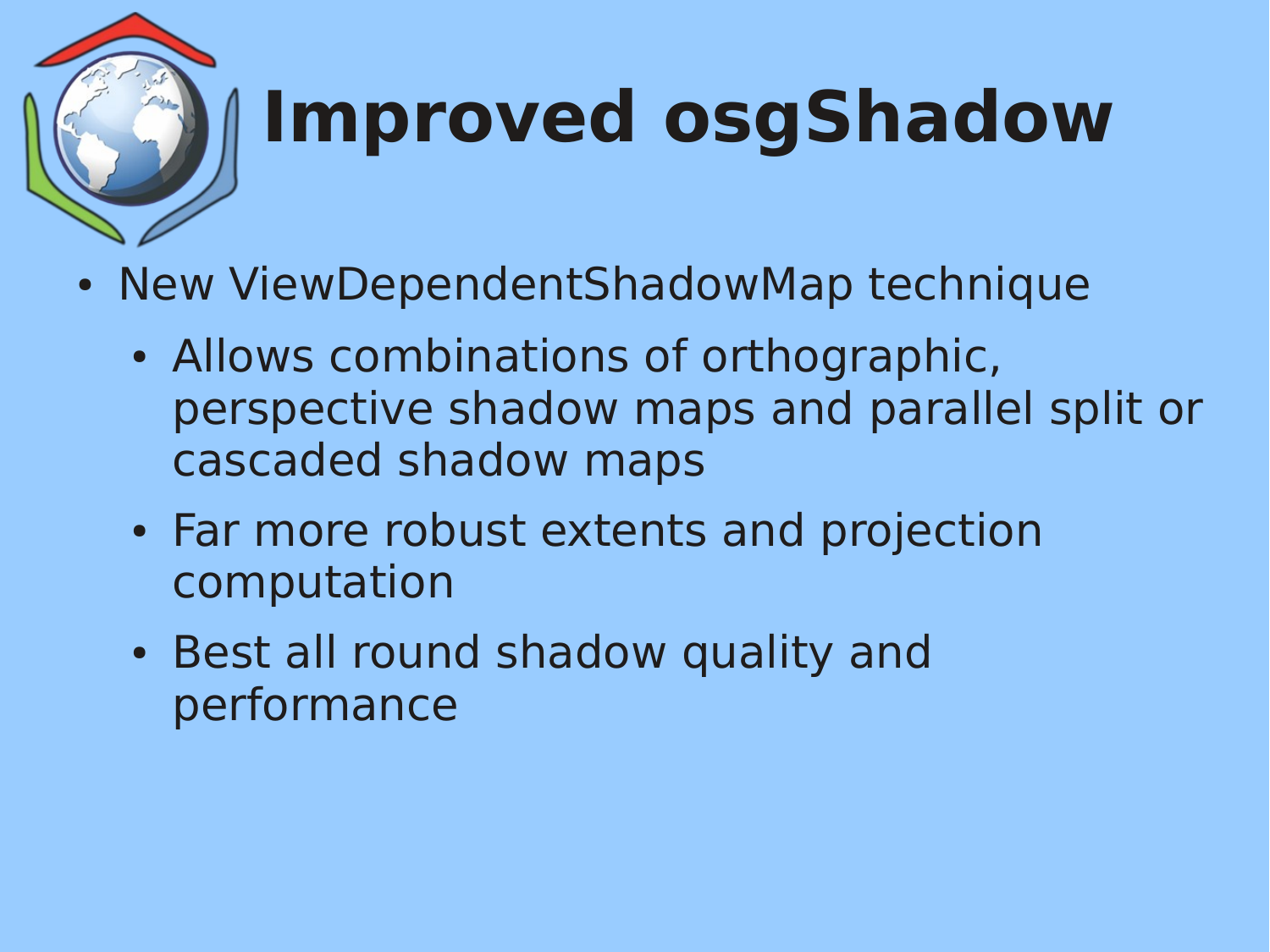

# **iOS + Android**

- Number of community using iOS and Android has shot up in the last year
- Main contributors are active improving the experience for their own apps, submissions pending to improve things for everyone.
- Key improvement will be better automatic shader generation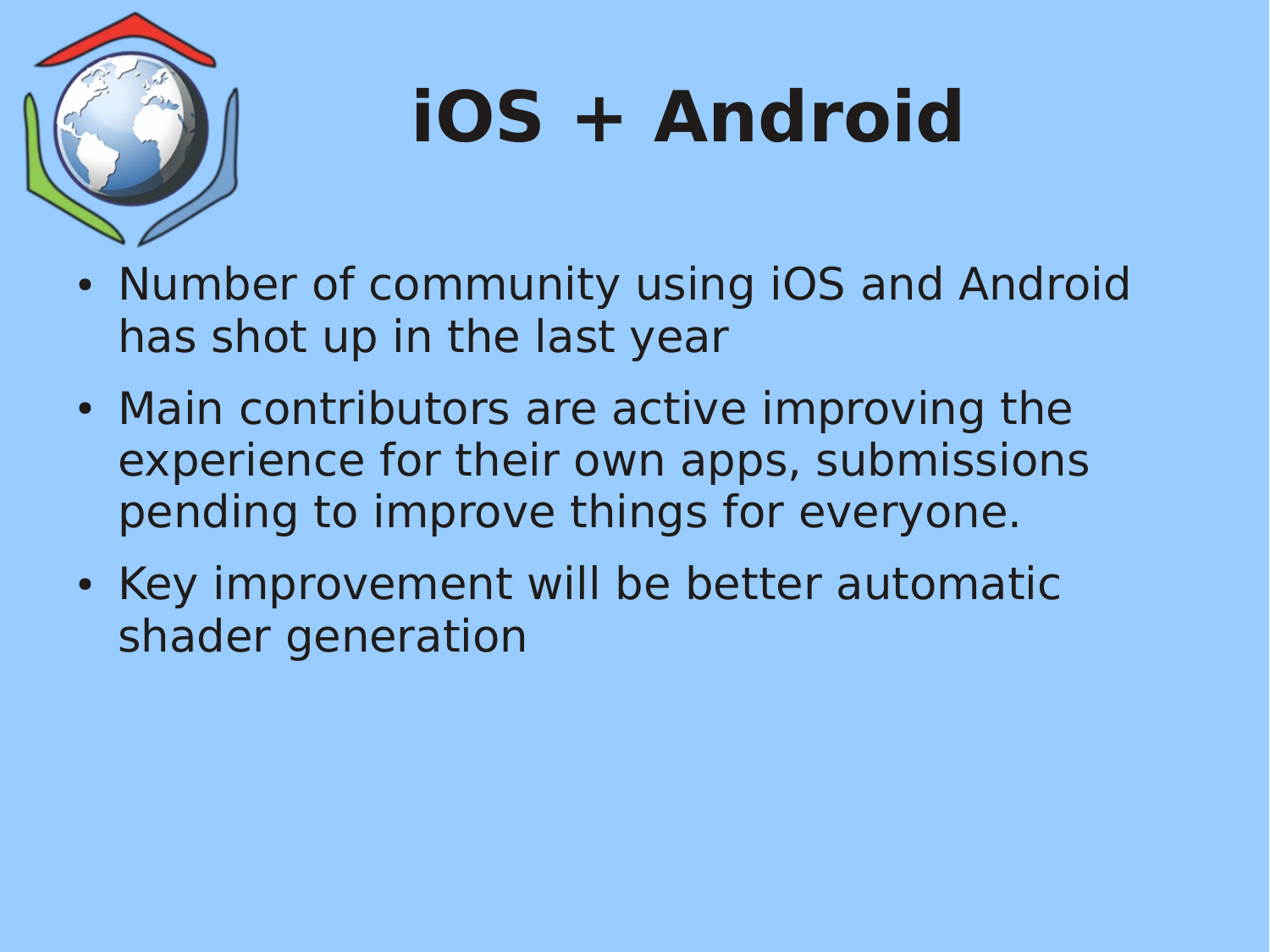

# **Timing of 3.2 release**

- Through August will merge submissions and start making 3.1.x dev release
- Community testing of 3.1.x dev series crucial for rate of convergence
- Perhaps September onwards for release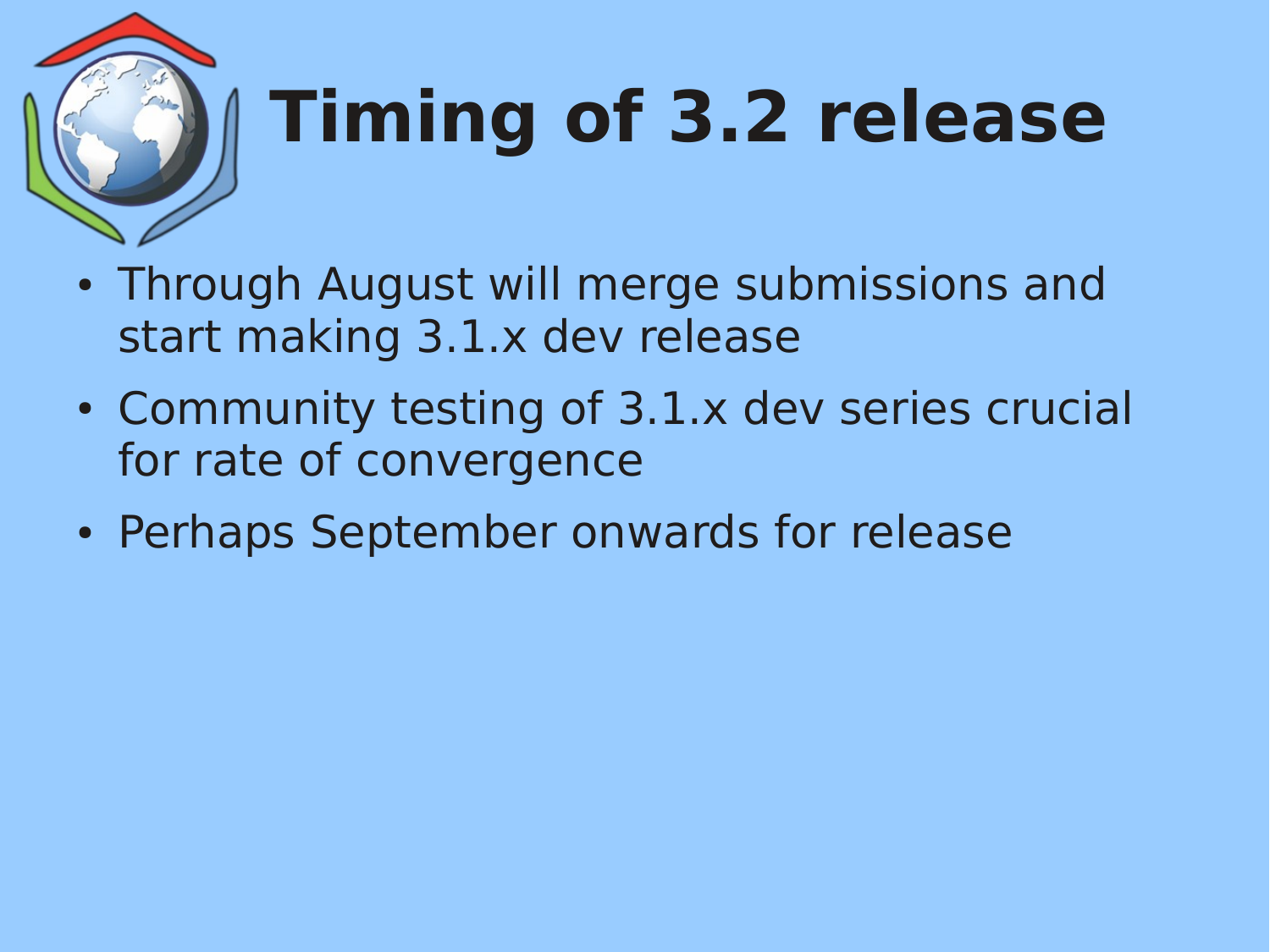

### **New Website/Server**

- Current Host University of Valencia struggling with funding cuts, departments decimated
- Move to using Dreamhost as server
- Move to using Joomla for website
- Using openscenegraph.com to prototype new website
- Community needs to help populate and edit new website
- Volunteers make yourself know via osg-users forum/mailing list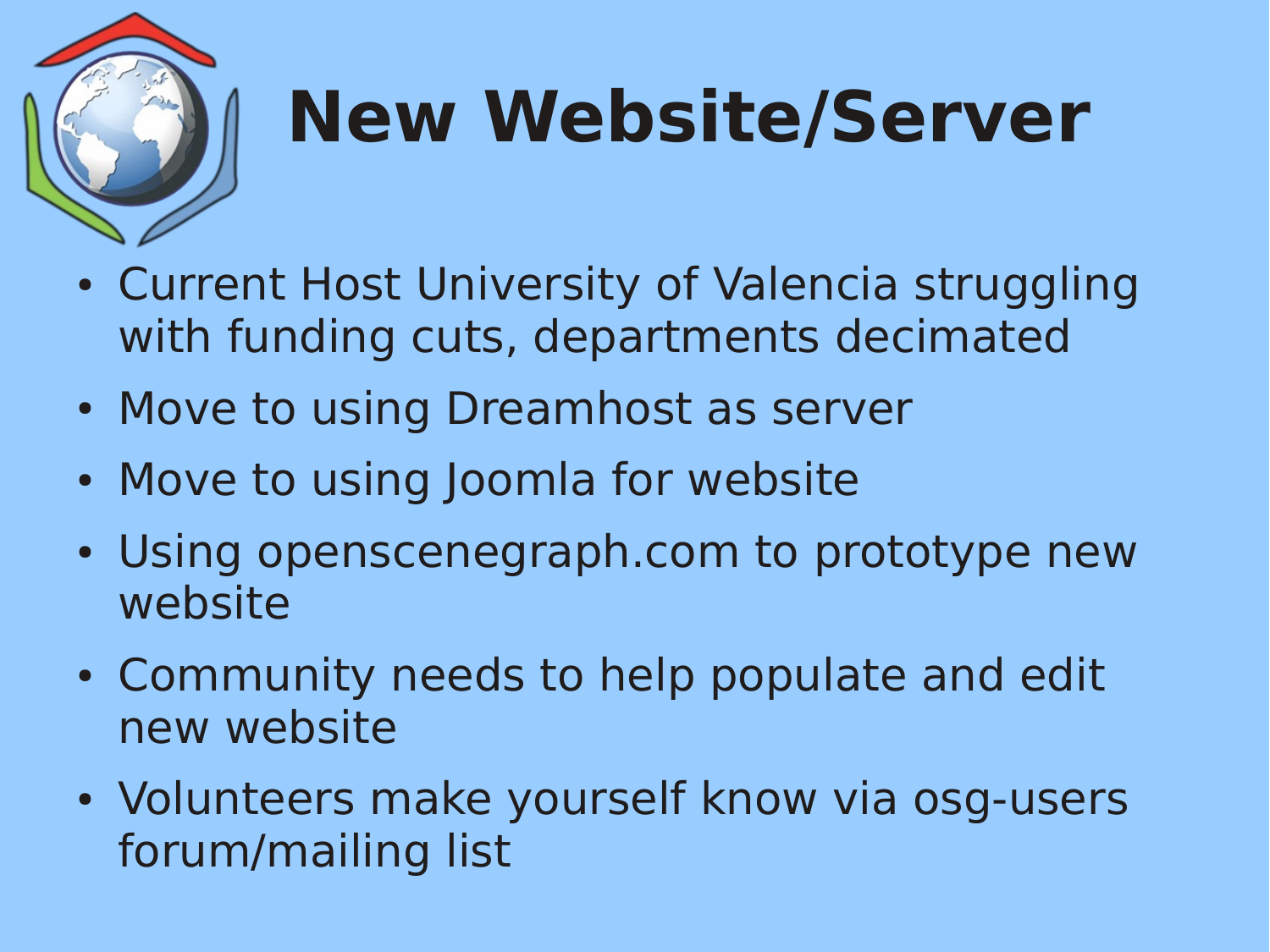

### **Personal Goals for 2012/13**

- Signed up for a 2 year project to develop 3D immersive presentation software for medical teaching
- Revamped osgPresentation NodeKit
- Scriptable high level presentation objects
- User interface for creating presentations
- Potential for reuse outside of Present3D for simple 3D apps that don't require low level control of scene graph.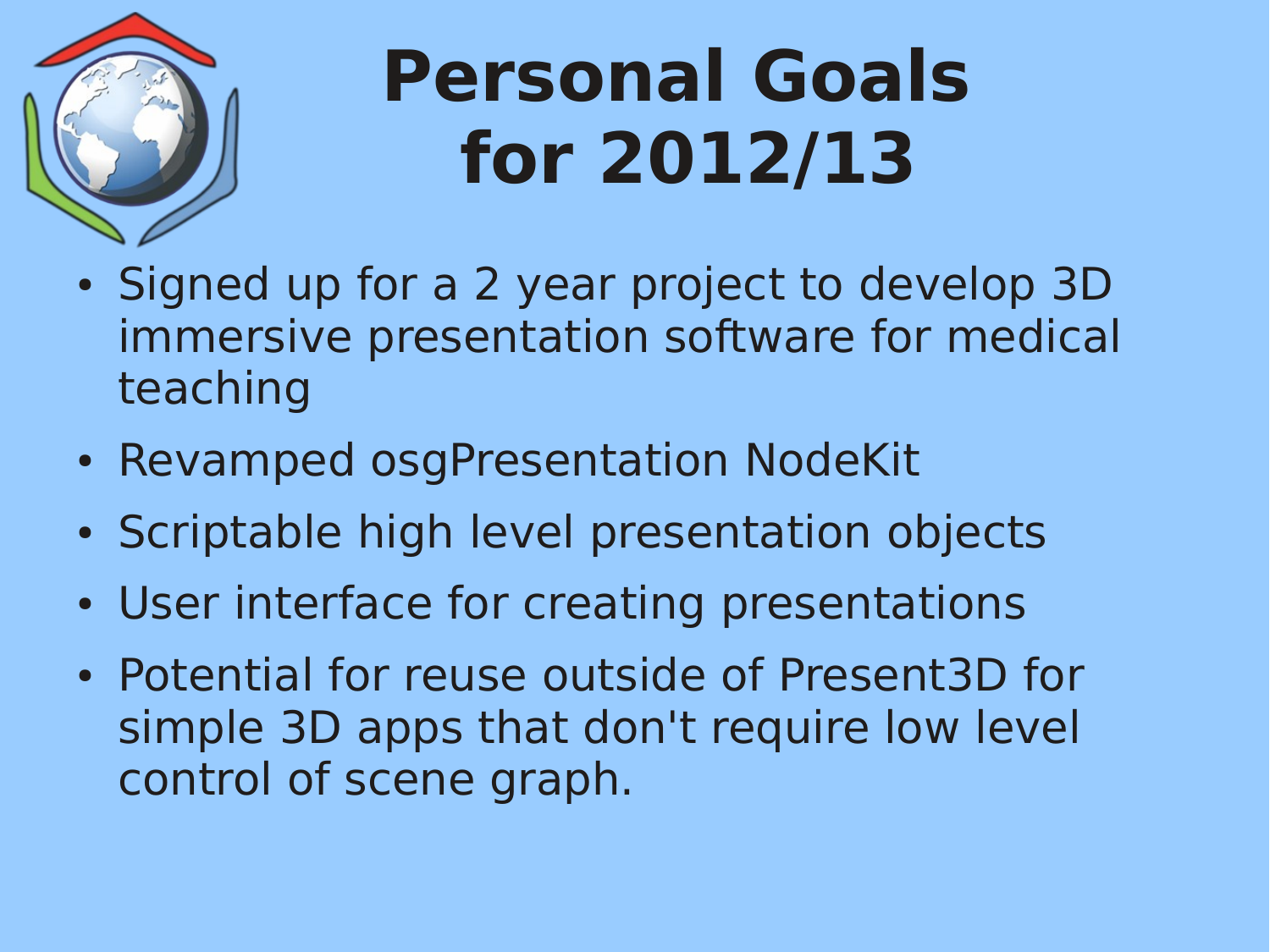

## **Personal Goals for 2012/13 cont.**

- Improvements to osgShadow
- New infrastructure for high level render to texture effects with multi-threading support
- Infrastructure to work with shadows, deferred rendering, depth of field etc.
- Return to tackling shader composition
- More seamless handling of OpenGL ES 2.x and OpenGL  $3.x + 4.x$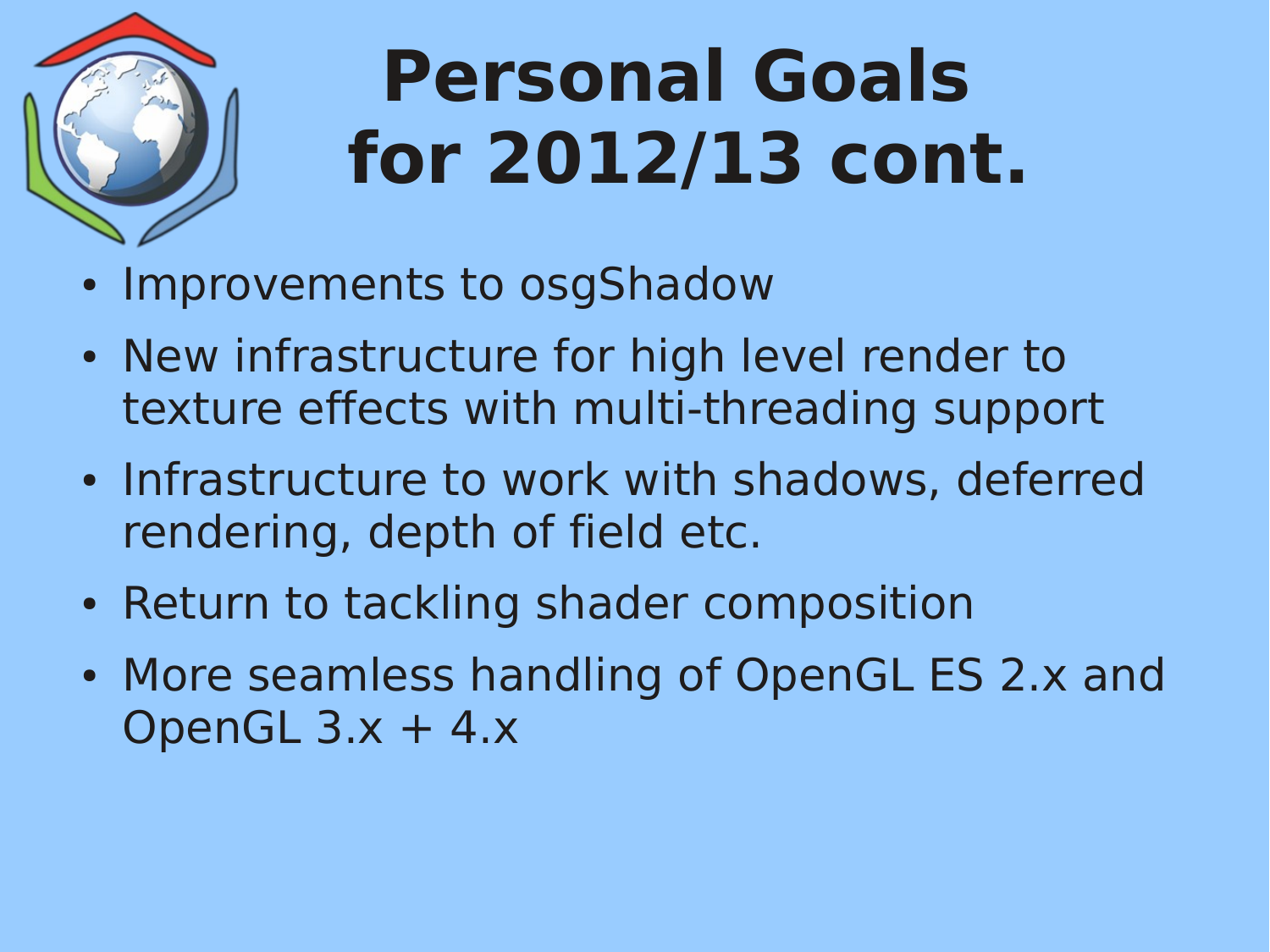

## **Personal Goals for 2012/13 cont.**

- Getting back to being a Dad with three healthy children!
- Work on distributing workload better amongst the community so we don't see big gaps in project support and development
- Have fun as part of wonderful community!